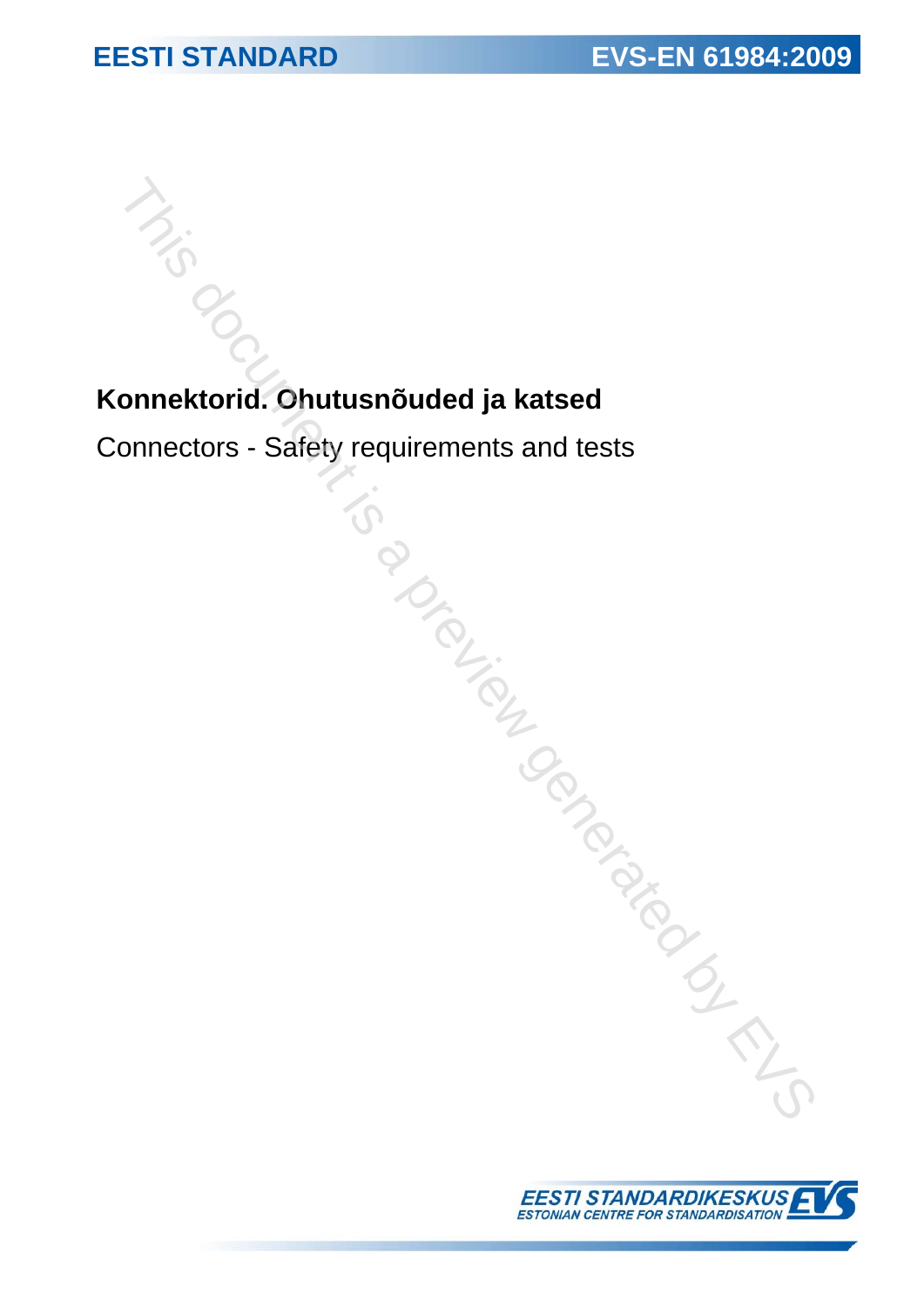# **EESTI STANDARDI EESSÕNA NATIONAL FOREWORD**

| Käesolev Eesti standard EVS-EN 61984:2009<br>sisaldab Euroopa standardi EN 61984:2009<br>ingliskeelset teksti.                                                                                                                                                                              | This Estonian standard EVS-EN 61984:2009<br>consists of the English text of the European<br>standard EN 61984:2009.                                                                                                                          |
|---------------------------------------------------------------------------------------------------------------------------------------------------------------------------------------------------------------------------------------------------------------------------------------------|----------------------------------------------------------------------------------------------------------------------------------------------------------------------------------------------------------------------------------------------|
| Standard on kinnitatud Eesti Standardikeskuse<br>31.07.2009 käskkirjaga ja jõustub sellekohase<br>teate avaldamisel EVS Teatajas.                                                                                                                                                           | This standard is ratified with the order of<br>Estonian Centre for Standardisation dated<br>31.07.2009 and is endorsed with the notification<br>published in the official bulletin of the Estonian<br>national standardisation organisation. |
| Euroopa standardimisorganisatsioonide poolt<br>rahvuslikele liikmetele Euroopa standardi teksti<br>kättesaadavaks tegemise kuupäev on<br>26.06.2009.                                                                                                                                        | Date of Availability of the European standard text<br>26.06.2009.                                                                                                                                                                            |
| Standard on kättesaadav Eesti<br>standardiorganisatsioonist.                                                                                                                                                                                                                                | The standard is available from Estonian<br>standardisation organisation.                                                                                                                                                                     |
|                                                                                                                                                                                                                                                                                             |                                                                                                                                                                                                                                              |
| ICS 31.220.10                                                                                                                                                                                                                                                                               |                                                                                                                                                                                                                                              |
| Võtmesõnad: insp, low voltage, parameters, plug-and-socket connection, polypole, power<br>installations, protection against electric shocks, ratings, safety, safety requirements, single-pole,<br>solderless connections, specification (approval), specifications, test programs, testing |                                                                                                                                                                                                                                              |
|                                                                                                                                                                                                                                                                                             |                                                                                                                                                                                                                                              |
|                                                                                                                                                                                                                                                                                             |                                                                                                                                                                                                                                              |
|                                                                                                                                                                                                                                                                                             |                                                                                                                                                                                                                                              |
|                                                                                                                                                                                                                                                                                             |                                                                                                                                                                                                                                              |
|                                                                                                                                                                                                                                                                                             | PIEST CR                                                                                                                                                                                                                                     |
|                                                                                                                                                                                                                                                                                             |                                                                                                                                                                                                                                              |
| Standardite reprodutseerimis- ja levitamisõigus kuulub Eesti Standardikeskusele<br>Andmete paljundamine, taastekitamine, kopeerimine, salvestamine elektroonilisse süsteemi või edastamine ükskõik millises vormis või                                                                      |                                                                                                                                                                                                                                              |
| nillisel teel on keelatud ilma Eesti Standardikeskuse poolt antud kirjaliku loata.                                                                                                                                                                                                          |                                                                                                                                                                                                                                              |

# **Standardite reprodutseerimis- ja levitamisõigus kuulub Eesti Standardikeskusele**

Kui Teil on küsimusi standardite autorikaitse kohta, palun võtke ühendust Eesti Standardikeskusega: Aru 10 Tallinn 10317 Eesti; www.evs.ee; Telefon: 605 5050; E-post: info@evs.ee

# **Right to reproduce and distribute Estonian Standards belongs to the Estonian Centre for Standardisation**

No part of this publication may be reproduced or utilized in any form or by any means, electronic or mechanical, including photocopying, without permission in writing from Estonian Centre for Standardisation.

If you have any questions about standards copyright, please contact Estonian Centre for Standardisation: Aru str 10 Tallinn 10317 Estonia; www.evs.ee; Phone: +372 605 5050; E-mail: info@evs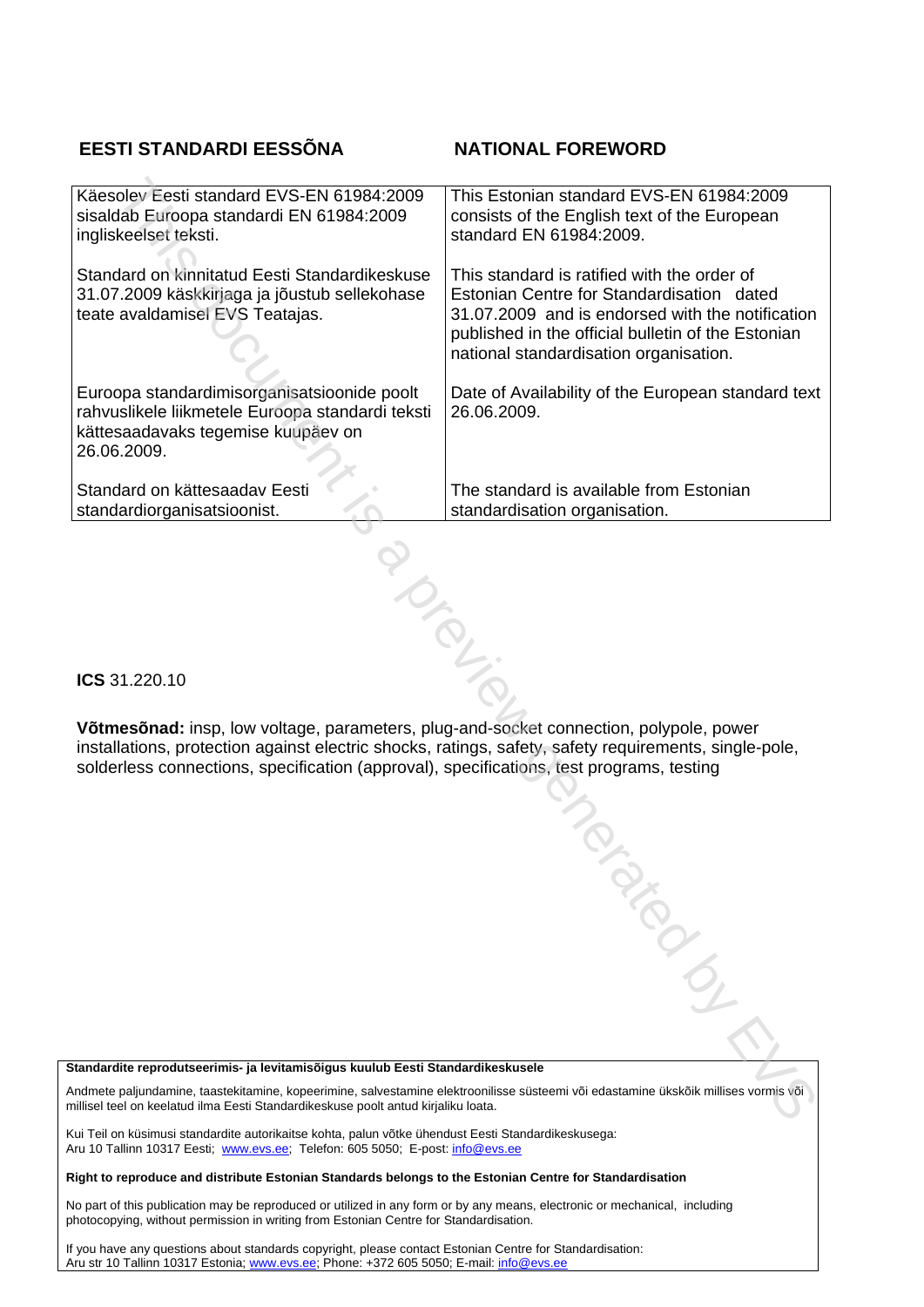# EUROPEAN STANDARD **EN 61984** NORME EUROPÉENNE EUROPÄISCHE NORM June 2009

ICS 31.220.10 Supersedes EN 61984:2001

English version

# **Connectors - Safety requirements and tests**  (IEC 61984:2008)

Connecteurs - Exigences de sécurité et essais (CEI 61984:2008)

 Steckverbinder - Sicherheitsanforderungen und Prüfungen (IEC 61984:2008)

This European Standard was approved by CENELEC on 2009-06-01. CENELEC members are bound to comply with the CEN/CENELEC Internal Regulations which stipulate the conditions for giving this European Standard the status of a national standard without any alteration.

Up-to-date lists and bibliographical references concerning such national standards may be obtained on application to the Central Secretariat or to any CENELEC member.

This European Standard exists in three official versions (English, French, German). A version in any other language made by translation under the responsibility of a CENELEC member into its own language and notified to the Central Secretariat has the same status as the official versions.

CENELEC members are the national electrotechnical committees of Austria, Belgium, Bulgaria, Cyprus, the Czech Republic, Denmark, Estonia, Finland, France, Germany, Greece, Hungary, Iceland, Ireland, Italy, Latvia, Lithuania, Luxembourg, Malta, the Netherlands, Norway, Poland, Portugal, Romania, Slovakia, Slovenia, Spain, Sweetede Diversion Superscheel China Septentes Diversion Superscheel China Septentes Diversion Safety requirements and tests (IEC 61984:2008) (EC 61984:2008) (IEC 61984:2008) (IEC 61984:2008) (IEC 61984:2008) (IEC 61984:20

# CENFI<sub>FC</sub>

European Committee for Electrotechnical Standardization Comité Européen de Normalisation Electrotechnique Europäisches Komitee für Elektrotechnische Normung

**Central Secretariat: Avenue Marnix 17, B - 1000 Brussels** 

© 2009 CENELEC - All rights of exploitation in any form and by any means reserved worldwide for CENELEC members.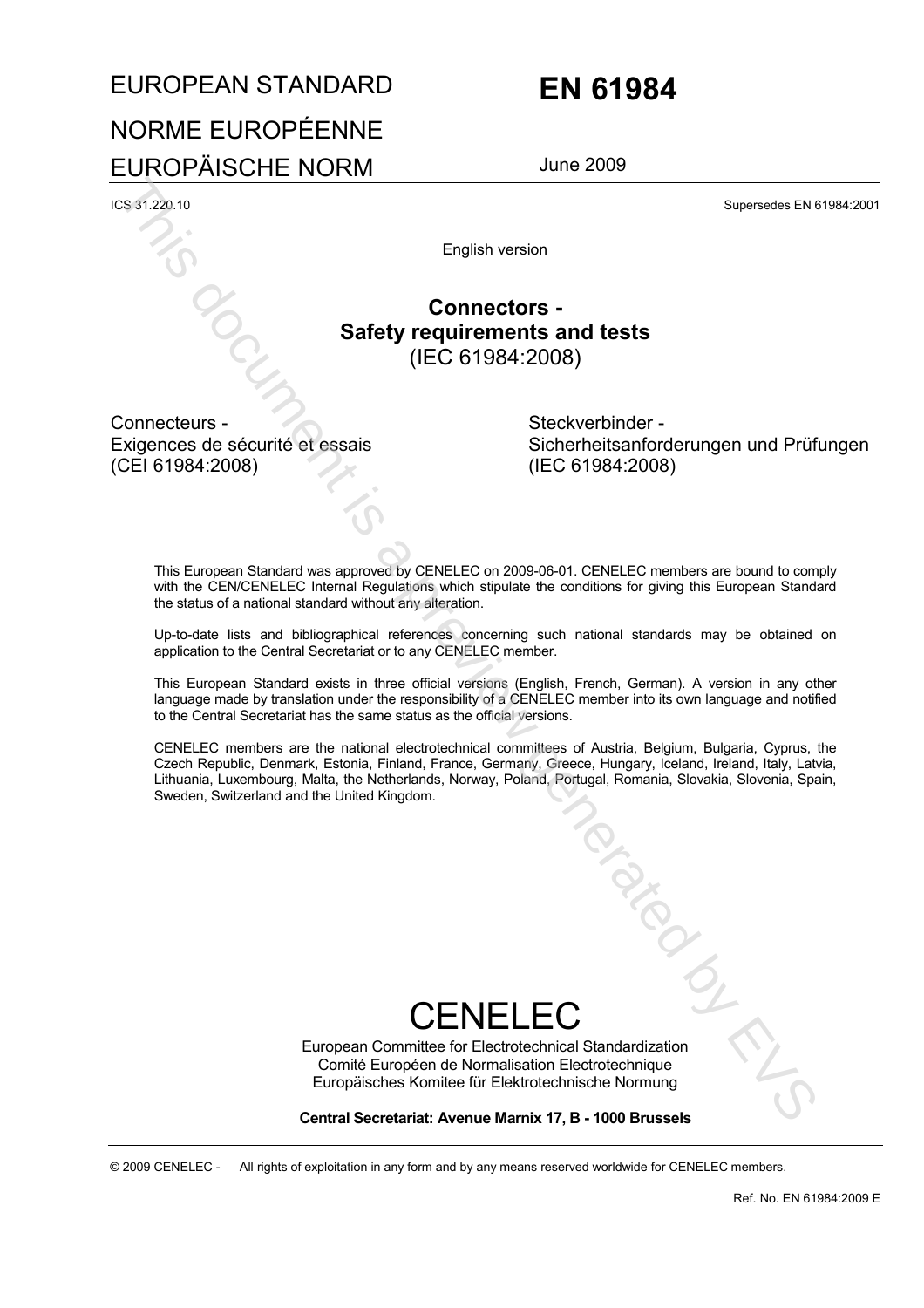# **Foreword**

The text of document 48B/1927/FDIS, future edition 2 of IEC 61984, prepared by SC 48B, Connectors, of IEC TC 48, Electromechanical components and mechanical structures for electronic equipment, was submitted to the IEC-CENELEC parallel vote and was approved by CENELEC as EN 61984 on 2009-06-01. ECT 48, Bestromechanical comprenents and mechanical structures for efectronic equipment, with the RIS constrained by CENELEC as EN 61984<br>
26. This heliocomediation compressions and was approved by CENELEC as EN 61984<br>
200

This European Standard supersedes EN 61984:2001.

EN 61984:2009 includes the following significant technical changes with respect to EN 61984:2001:

- addition in the scope of the statement that this standard may be used as a guide for connectors with rated current higher than 125 A per pole;
- new definitions added and improvement of existing definitions;
- in Clause 5, the classification referred to protection against electric shock and that of connector for class II equipment were added;
- in 6.4 (Protection against electric shock), it is clarified that all parts which are necessary to ensure protection against electric shock shall only be removable by the aid of a tool;
- Table 2 and Table 3 are added for better readability and connecting methods updated to current status of standardization;
- values for cable clamp testing in Table 6 are adopted according to EN 50262 and no tests are required if metric cable glands according to this standard are used;
- tables in 6.19 are deleted and the text refers to EN 60664;
- Table 7 (Values for torque for screw-type clamping units) in 7.1.4 of EN 61984:2001 is deleted and the text refers to the relevant standards;
- Subclause 7.3.7 of EN 61984:2001 is modified. In 7.3.8 of EN 61984:2009, the length of the connecting cable and conductor loops are added. Test arrangements for temperature rise test for two-part printed board connectors are fixed;
- Figure 2 (Device for bending test) transferred from 7.3.8 (Mechanical operation) of EN 61984:2001 to 7.3.10 (Bending (flexing) test) of EN 61984:2009;
- in Table 10 (Mechanical test group A) test phase A3, the severity or conditions for unenclosed and enclosed connectors are specified;
- the informative Annex B (Additional information on connector classification) with its Tables B.1 (Scheme of connectors) and B.2 (Help for the classification of connectors) are added for better readability of the standard.

 $\frac{1}{2}$ 

The following dates were fixed:

- latest date by which the EN has to be implemented at national level by publication of an identical national standard or by endorsement (dop) 2010-03-01
- latest date by which the national standards conflicting with the EN have to be withdrawn  $(100)(100)(100)$  and  $(2012-06-0)(100)$

Annex ZA has been added by CENELEC.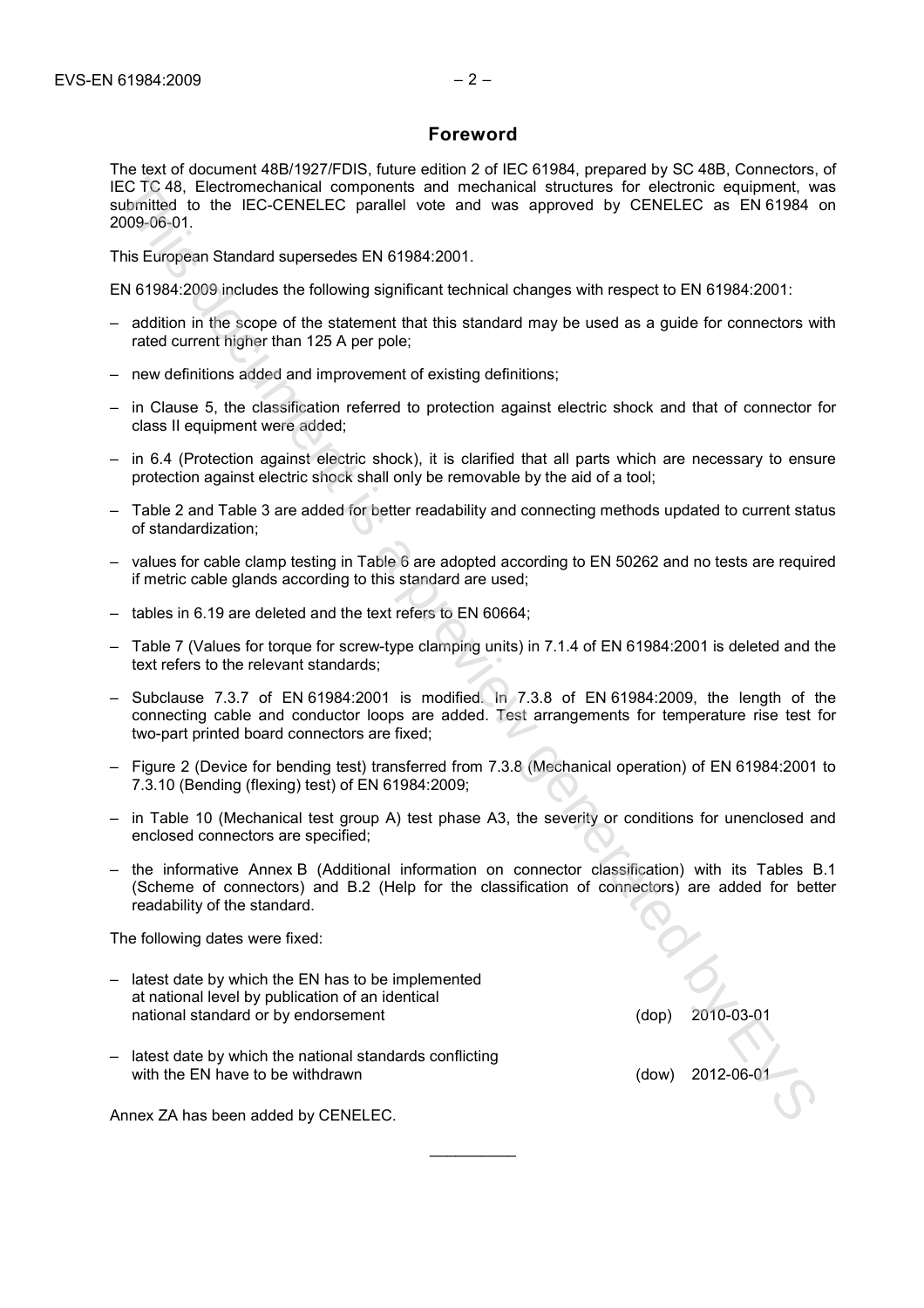# **Endorsement notice**

The text of the International Standard IEC 61984:2008 was approved by CENELEC as a European Standard without any modification.

| Itandard without any modification. |                                                                                                             |
|------------------------------------|-------------------------------------------------------------------------------------------------------------|
|                                    | n the official version, for Bibliography, the following notes have to be added for the standards indicated: |
| IEC 60068-2-20 + A2                | NOTE Harmonized as HD 323.2.20 S3:1988 (not modified).                                                      |
| <b>IEC 60112</b>                   | NOTE Harmonized as EN 60112:2003 (not modified).                                                            |
| IEC 60364-5-54                     | NOTE Harmonized as HD 60364-5-54:2007 (modified).                                                           |
| IEC 60423                          | NOTE Harmonized as EN 60423:2007 (not modified).                                                            |
| IEC 60695-2-12                     | NOTE Harmonized as EN 60695-2-12:2001 (not modified).                                                       |
| IEC 60695-10-2                     | NOTE Harmonized as EN 60695-10-2:2003 (not modified).                                                       |
| IEC 60695-11-5                     | NOTE Harmonized as EN 60695-11-5:2005 (not modified).                                                       |
| IEC 60998-2-1                      | NOTE Harmonized as EN 60998-2-1:2002 (modified).                                                            |
| IEC 60998-2-2                      | NOTE Harmonized as EN 60998-2-2:2002 (modified).                                                            |
|                                    | IDID TON BOOM<br>oly                                                                                        |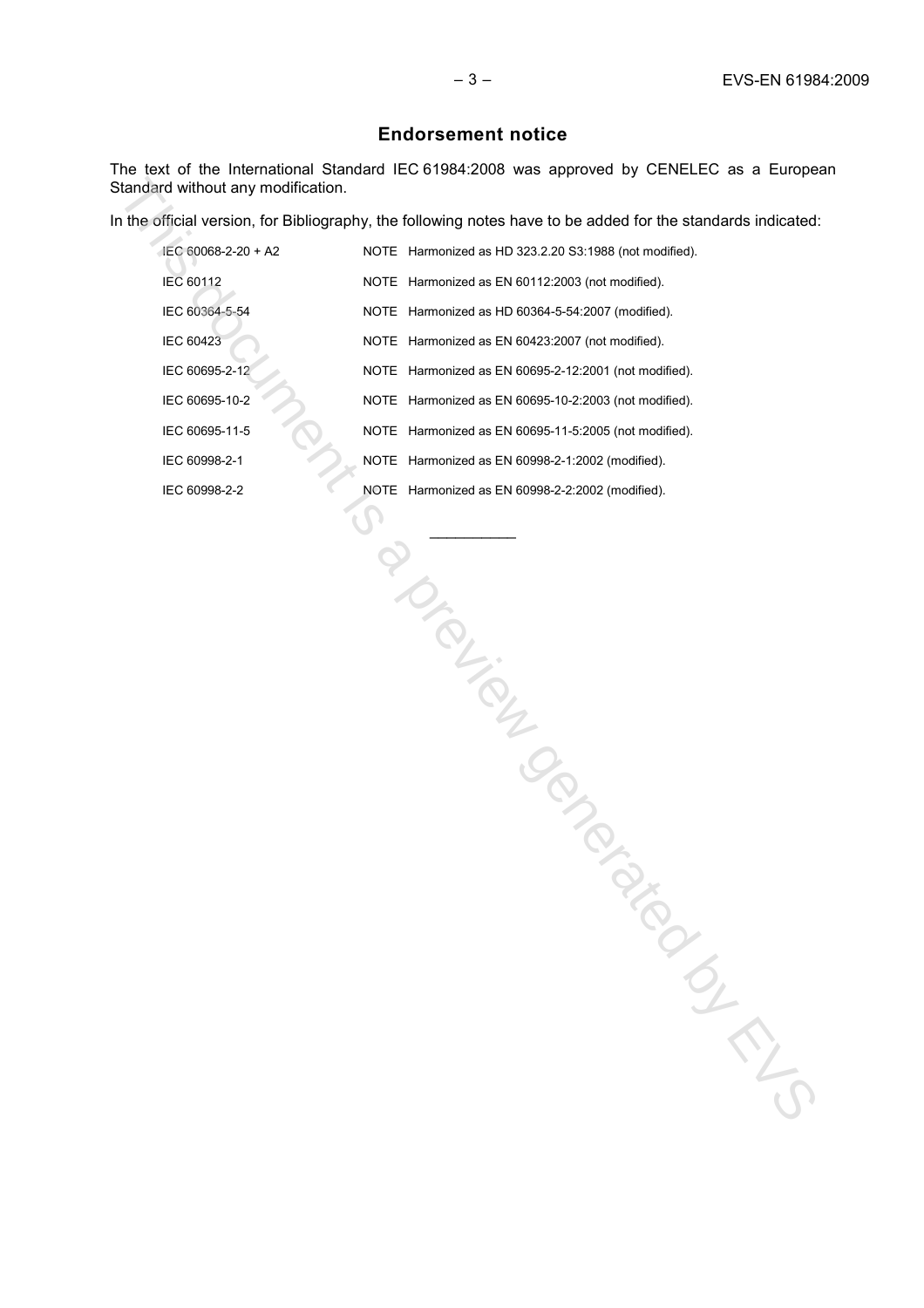# **Annex ZA**

(normative)

# **Normative references to international publications with their corresponding European publications**

|                                              |              | Normative references to international publications<br>with their corresponding European publications                                                                                                           |                                         |                              |
|----------------------------------------------|--------------|----------------------------------------------------------------------------------------------------------------------------------------------------------------------------------------------------------------|-----------------------------------------|------------------------------|
| document (including any amendments) applies. |              | The following referenced documents are indispensable for the application of this document. For date<br>references, only the edition cited applies. For undated references, the latest edition of the reference |                                         |                              |
| applies.                                     |              | NOTE When an international publication has been modified by common modifications, indicated by (mod), the relevant EN/HI                                                                                       |                                         |                              |
| <b>Publication</b>                           | Year         | <b>Title</b>                                                                                                                                                                                                   | EN/HD                                   | Year                         |
|                                              |              | Cable glands for electrical installations                                                                                                                                                                      | EN 50262<br>+ corr. October<br>A1<br>A2 | 1998<br>1998<br>2001<br>2004 |
| IEC 60050-581                                | $-1)$        | International Electrotechnical Vocabulary<br>$(IFV)$ -<br>Part 581: Electromechanical components for<br>electronic equipment                                                                                   |                                         |                              |
| IEC 60050-826                                | $-1)$        | International Electrotechnical Vocabulary<br>$(IEV)$ -<br>Part 826: Electrical installations                                                                                                                   |                                         |                              |
| IEC 60060-1                                  | $-1)$        | High-voltage test techniques -<br>Part 1: General definitions and test<br>requirements                                                                                                                         | HD 588.1 S1                             | 1991 $^{2}$                  |
| IEC 60068-1                                  | $-1)$        | Environmental testing<br>Part 1: General and guidance                                                                                                                                                          | EN 60068-1                              | 1994 $^{2)}$                 |
| IEC 60068-2-70                               | $-1)$        | Environmental testing -<br>Part 2: Tests - Test Xb: Abrasion of markings<br>and letterings caused by rubbing of fingers<br>and hands                                                                           | EN 60068-2-70                           | 1996 $^{2)}$                 |
| <b>IEC 60228</b>                             | 2004         | Conductors of insulated cables                                                                                                                                                                                 | EN 60228<br>+ corr. May                 | 2005<br>2005                 |
| IEC 60309-1<br>$A1$ (mod)                    | 1999<br>2005 | Plugs, socket-outlets and couplers for<br>industrial purposes -<br>Part 1: General requirements                                                                                                                | EN 60309-1<br>A <sub>1</sub>            | 1999<br>2007                 |
| IEC 60352-1                                  | $-1)$        | Solderless connections -<br>Part 1: Wrapped connections - General<br>requirements, test methods and practical<br>guidance                                                                                      | EN 60352-1                              | 1997 $^{2)}$                 |
| IEC 60352-2                                  | $-1)$        | Solderless connections -<br>Part 2: Crimped connections - General<br>requirements, test methods and practical<br>guidance                                                                                      | EN 60352-2                              | $2006^{2}$                   |
| IEC 60352-3                                  | 1993         | Solderless connections -<br>Part 3: Solderless accessible insulation<br>displacement connections - General<br>requirements, test methods and practical<br>guidance                                             | EN 60352-3                              | 1994                         |

<sup>1)</sup> Undated reference.

 $\overline{a}$ 

2) Valid edition at date of issue.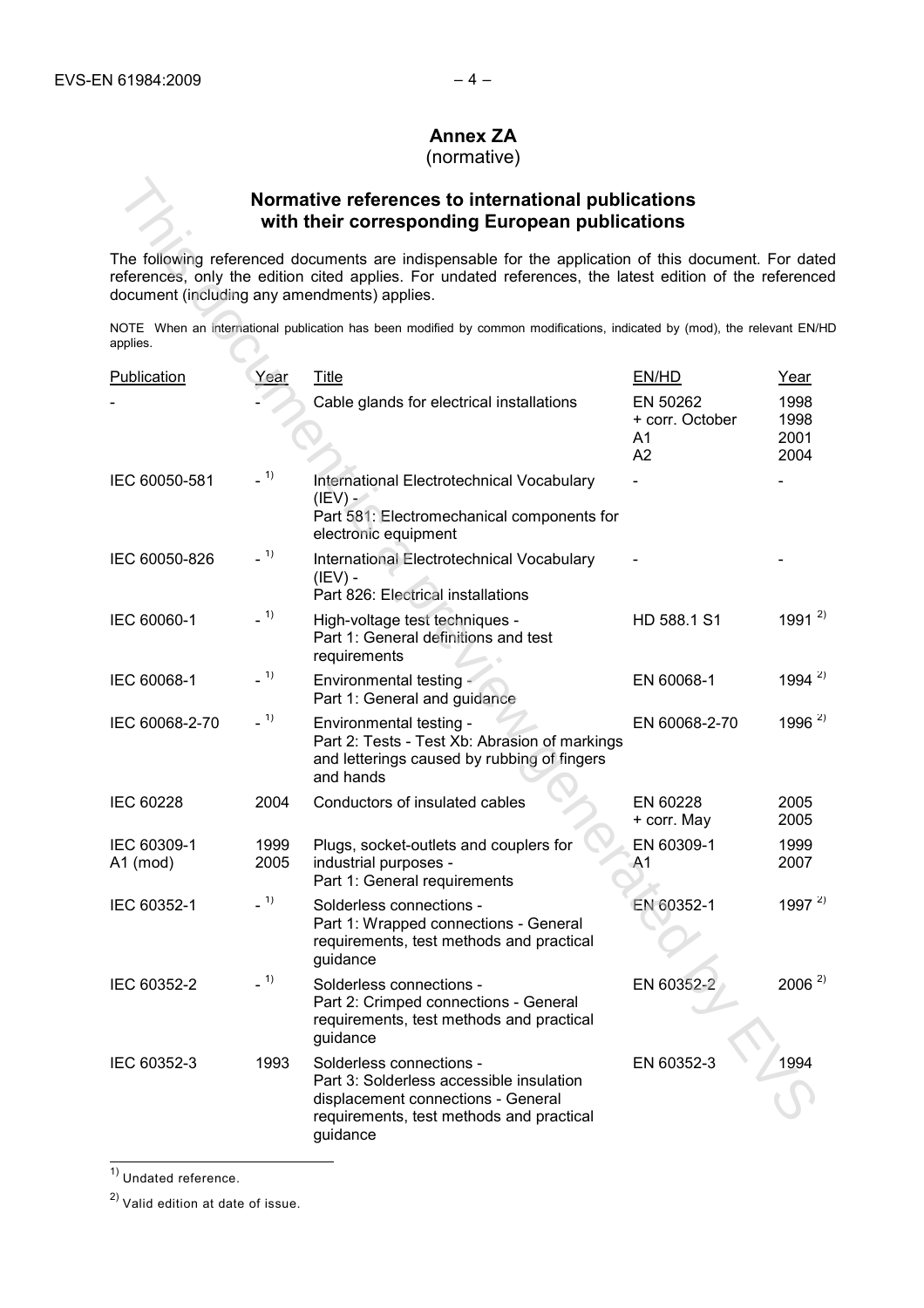| <b>Publication</b>      | Year          | <b>Title</b>                                                                                                                                                                                                       | EN/HD                         | Year               |
|-------------------------|---------------|--------------------------------------------------------------------------------------------------------------------------------------------------------------------------------------------------------------------|-------------------------------|--------------------|
| IEC 60352-4             | 1994          | Solderless connections -<br>Part 4: Solderless non-accessible insulation<br>displacement connections - General<br>requirements, test methods and practical<br>guidance                                             | EN 60352-4                    | 1994               |
| IEC 60352-5             | 1)            | Solderless connections -<br>Part 5: Press-in connections - General<br>requirements, test methods and practical<br>guidance                                                                                         | EN 60352-5                    | $2008^{2}$         |
| IEC 60352-6             | 1)            | Solderless connections -<br>Part 6: Insulation piercing connections -<br>General requirements, test methods and<br>practical guidance                                                                              | EN 60352-6                    | 1997 $^{2)}$       |
| IEC 60352-7             | 1)            | Solderless connections -<br>Part 7: Spring clamp connections - General<br>requirements, test methods and practical<br>guidance                                                                                     | EN 60352-7                    | $2002^{2}$         |
| IEC 60364-4-41<br>(mod) | $-1)$         | Low-voltage electrical installations -<br>Part 4-41: Protection for safety - Protection<br>against electric shock                                                                                                  | HD 60364-4-41<br>+ corr. July | $2007^{2}$<br>2007 |
| <b>IEC 60417</b>        | Data-<br>base | Graphical symbols for use on equipment                                                                                                                                                                             |                               |                    |
| IEC 60512               | Series        | Connectors for electronic equipment - Tests<br>and measurements                                                                                                                                                    | EN 60512                      | Series             |
| IEC 60512-1-100         | $-1)$         | Connectors for electronic equipment - Tests<br>and measurements -<br>Part 1-100: General - Applicable publications                                                                                                 | EN 60512-1-100                | $2006^{2}$         |
| IEC 60529               | 1989          | Degrees of protection provided by<br>enclosures (IP Code)                                                                                                                                                          | EN 60529<br>+ corr. May       | 1991<br>1993       |
| A <sub>1</sub>          | 1999          |                                                                                                                                                                                                                    | A <sub>1</sub>                | 2000               |
| IEC 60664-1             | 2007          | Insulation coordination for equipment within<br>low-voltage systems -<br>Part 1: Principles, requirements and tests                                                                                                | EN 60664-1                    | 2007               |
| IEC 60664-5             | 2007          | Insulation coordination for equipment within<br>low-voltage systems -<br>Part 5: Comprehensive method for<br>determining clearances and creepage<br>distances equal to or less than 2 mm                           | EN 60664-5                    | 2007               |
| <b>IEC 60760</b>        | $-1)$         | Flat, quick-connect terminations                                                                                                                                                                                   |                               |                    |
| IEC 60998-2-3<br>(mod)  | 2002          | Connecting devices for low-voltage circuits<br>for household and similar purposes -<br>Part 2-3: Particular requirements for<br>connecting devices as separate entities with<br>insulation-piercing clamping units | EN 60998-2-3                  | 2004               |
| IEC 60999-1             | 1999          | Connecting devices - Electrical copper<br>conductors - Safety requirements for<br>screw-type and screwless-type clamping<br>units -                                                                                | EN 60999-1                    | 2000               |
|                         |               | Part 1: General requirements and particular<br>requirements for clamping units for conductors<br>from $0.2$ mm <sup>2</sup> up to 35 mm <sup>2</sup> (included)                                                    |                               |                    |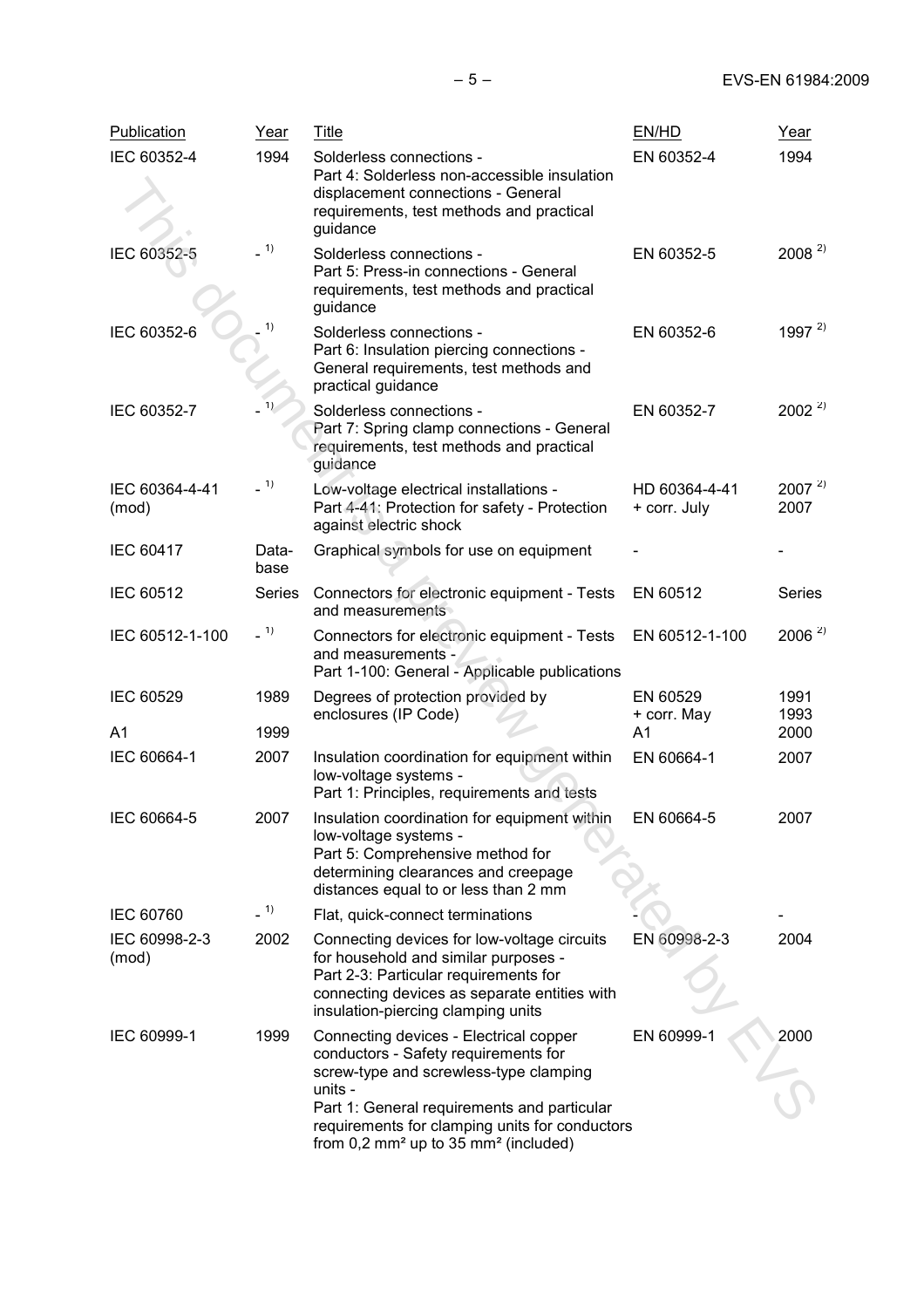| Publication               | Year | <b>Title</b>                                                                                                                                                                                                                                                                 | EN/HD                           | Year         |
|---------------------------|------|------------------------------------------------------------------------------------------------------------------------------------------------------------------------------------------------------------------------------------------------------------------------------|---------------------------------|--------------|
| IEC 60999-2               | 2003 | Connecting devices - Electrical copper<br>conductors - Safety requirements for<br>screw-type and screwless-type clamping<br>units -<br>Part 2: Particular requirements for clamping<br>units for conductors above 35 mm <sup>2</sup> up to<br>300 mm <sup>2</sup> (included) | EN 60999-2                      | 2003         |
| <b>IEC 61032</b>          | 1)   | Protection of persons and equipment by<br>enclosures - Probes for verification                                                                                                                                                                                               | EN 61032                        | $1998^{2}$   |
| <b>IEC 61140</b>          | 1)   | Protection against electric shock - Common<br>aspects for installation and equipment                                                                                                                                                                                         | EN 61140                        | $2002^{2}$   |
| <b>IEC 61210</b><br>(mod) | 1)   | Connecting devices - Flat quick-connect<br>terminations for electrical copper conductors -<br>Safety requirements                                                                                                                                                            | EN 61210                        | 1995 $^{2)}$ |
| <b>ISO 6988</b>           | 1985 | Metallic and other non-organic coatings -<br>Sulfur dioxide test with general condensation<br>of moisture<br><b>PLIEN</b>                                                                                                                                                    | <b>EN ISO 6988</b><br>TON BIROK | 1994         |
|                           |      |                                                                                                                                                                                                                                                                              |                                 |              |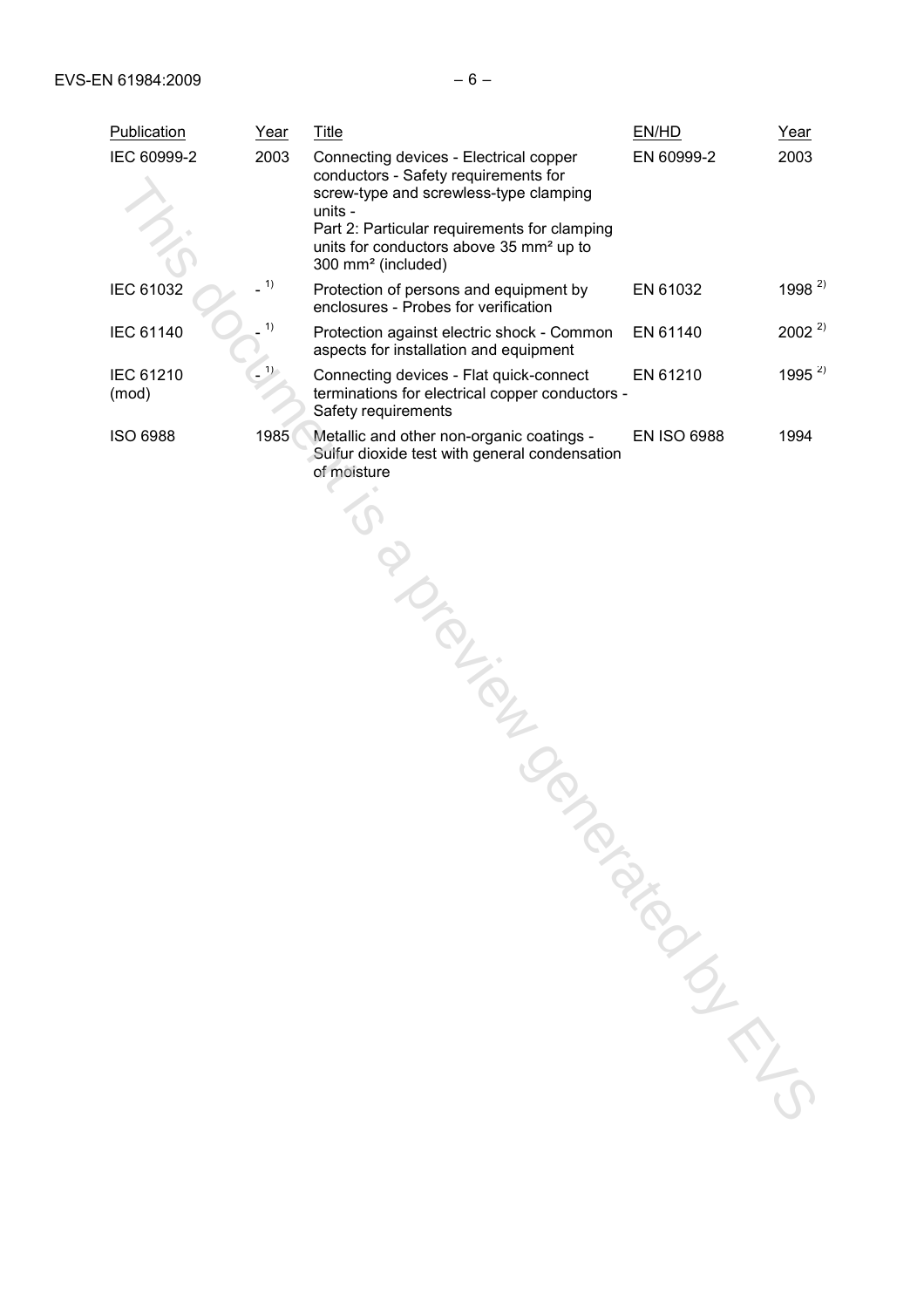# **CONTENTS**

| 1 |     |                |                                                                          |  |  |  |  |
|---|-----|----------------|--------------------------------------------------------------------------|--|--|--|--|
| 2 |     |                |                                                                          |  |  |  |  |
| 3 |     |                |                                                                          |  |  |  |  |
| 4 |     |                |                                                                          |  |  |  |  |
| 5 |     |                |                                                                          |  |  |  |  |
|   | 5.1 |                |                                                                          |  |  |  |  |
|   | 5.2 |                | Classification according to protection against electric shock 14         |  |  |  |  |
|   | 5.3 |                |                                                                          |  |  |  |  |
|   | 5.4 |                | Classification according to additional characteristics of connectors  14 |  |  |  |  |
| 6 |     |                |                                                                          |  |  |  |  |
|   | 6.1 |                |                                                                          |  |  |  |  |
|   | 6.2 |                |                                                                          |  |  |  |  |
|   |     | 6.2.1          |                                                                          |  |  |  |  |
|   |     | 6.2.2          |                                                                          |  |  |  |  |
|   |     | 6.2.3          |                                                                          |  |  |  |  |
|   | 6.3 |                |                                                                          |  |  |  |  |
|   | 6.4 |                |                                                                          |  |  |  |  |
|   |     | 6.4.1          |                                                                          |  |  |  |  |
|   |     | 6.4.2          | Non applicability of protection requirement to unenclosed connectors17   |  |  |  |  |
|   |     | 6.4.3          | Protection against electric shock during insertion and withdrawal  17    |  |  |  |  |
|   | 6.5 |                |                                                                          |  |  |  |  |
|   |     | 6.5.1          |                                                                          |  |  |  |  |
|   |     | 6.5.2          |                                                                          |  |  |  |  |
|   |     | 6.5.3          |                                                                          |  |  |  |  |
|   |     | 6.5.4          |                                                                          |  |  |  |  |
|   | 6.6 |                |                                                                          |  |  |  |  |
|   |     | 6.6.1          |                                                                          |  |  |  |  |
|   |     | 6.6.2          |                                                                          |  |  |  |  |
|   |     | 6.6.3          | $\sim$ 20<br>Design of electrical connections                            |  |  |  |  |
|   | 6.7 |                |                                                                          |  |  |  |  |
|   | 6.8 |                |                                                                          |  |  |  |  |
|   | 6.9 |                |                                                                          |  |  |  |  |
|   |     | 6.9.1          |                                                                          |  |  |  |  |
|   |     | 6.9.2<br>6.9.3 |                                                                          |  |  |  |  |
|   |     | 6.9.4          |                                                                          |  |  |  |  |
|   |     |                |                                                                          |  |  |  |  |
|   |     |                |                                                                          |  |  |  |  |
|   |     |                |                                                                          |  |  |  |  |
|   |     |                |                                                                          |  |  |  |  |
|   |     |                |                                                                          |  |  |  |  |
|   |     |                |                                                                          |  |  |  |  |
|   |     |                |                                                                          |  |  |  |  |
|   |     |                |                                                                          |  |  |  |  |
|   |     |                |                                                                          |  |  |  |  |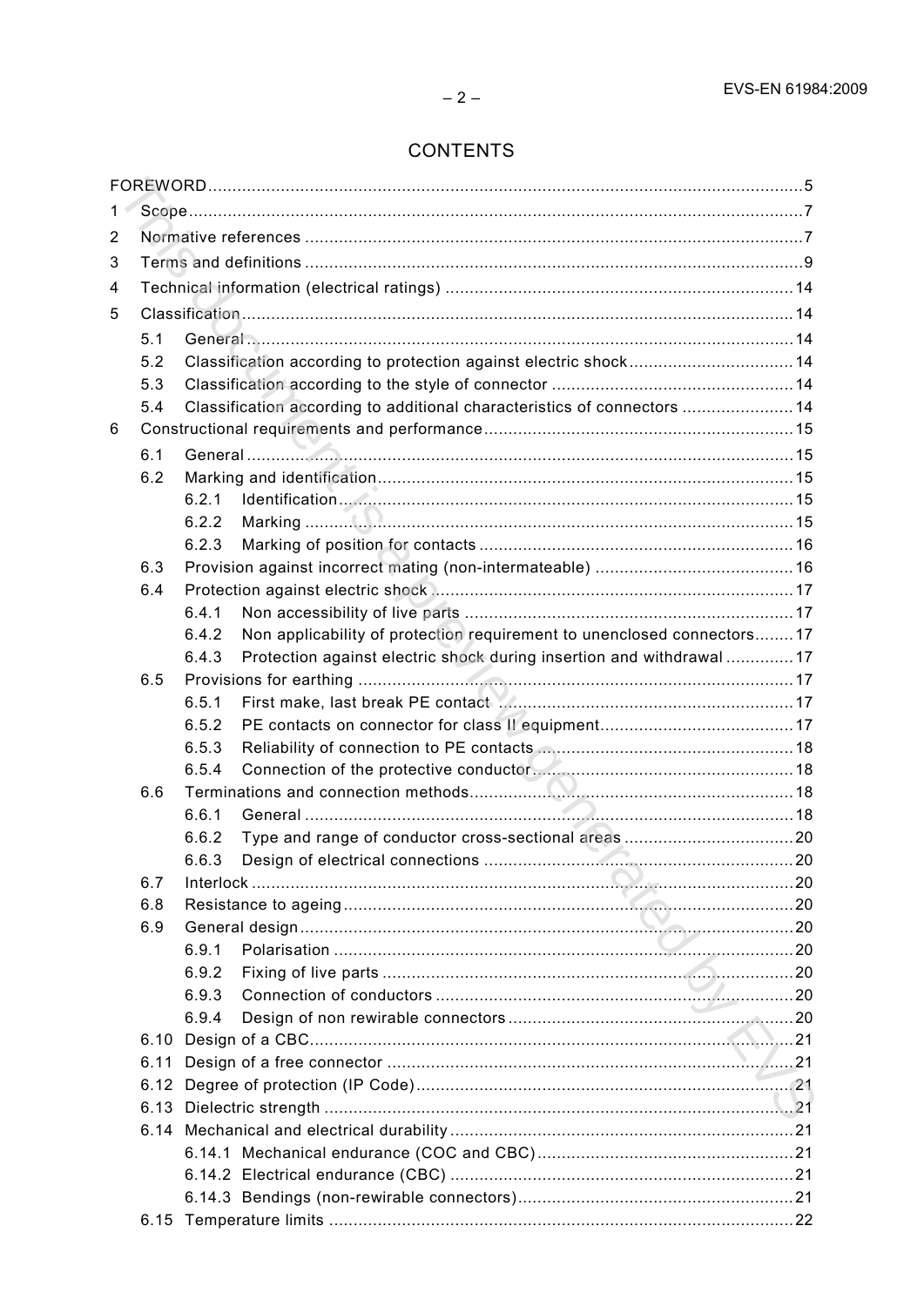|   | 6.20 |        |                                                                               |  |
|---|------|--------|-------------------------------------------------------------------------------|--|
|   |      |        |                                                                               |  |
|   |      |        |                                                                               |  |
|   |      |        |                                                                               |  |
|   |      |        |                                                                               |  |
|   |      |        |                                                                               |  |
| 7 |      |        |                                                                               |  |
|   | 7.1  |        |                                                                               |  |
|   |      | 7.1.1  |                                                                               |  |
|   |      | 7.1.2  |                                                                               |  |
|   |      | 7.1.3  |                                                                               |  |
|   |      | 7.1.4  |                                                                               |  |
|   |      | 7.1.5  |                                                                               |  |
|   |      | 7.1.6  |                                                                               |  |
|   | 7.2  |        |                                                                               |  |
|   |      | 7.2.1  |                                                                               |  |
|   |      | 7.2.2  |                                                                               |  |
|   |      | 7.2.3  |                                                                               |  |
|   |      | 7.2.4  |                                                                               |  |
|   | 7.3  |        |                                                                               |  |
|   |      | 7.3.1  |                                                                               |  |
|   |      | 7.3.2  |                                                                               |  |
|   |      | 7.3.3  |                                                                               |  |
|   |      | 7.3.4  |                                                                               |  |
|   |      | 7.3.5  |                                                                               |  |
|   |      | 7.3.6  |                                                                               |  |
|   |      | 7.3.7  | Protection against solid foreign objects and against ingress of water28       |  |
|   |      | 7.3.8  |                                                                               |  |
|   |      | 7.3.9  |                                                                               |  |
|   |      | 7.3.10 |                                                                               |  |
|   |      |        | 7.3.11 Measurement of clearances and creepage distances33                     |  |
|   |      |        |                                                                               |  |
|   |      |        | 7.3.13 Resistance between accessible metal parts and the protective           |  |
|   |      |        |                                                                               |  |
|   | 7.4  |        | In-process test schedule (routine test) for non-rewirable free connectors  34 |  |
|   |      | 7.4.1  |                                                                               |  |
|   |      | 7.4.2  |                                                                               |  |
|   |      | 7.4.3  |                                                                               |  |
|   |      | 7.4.4  |                                                                               |  |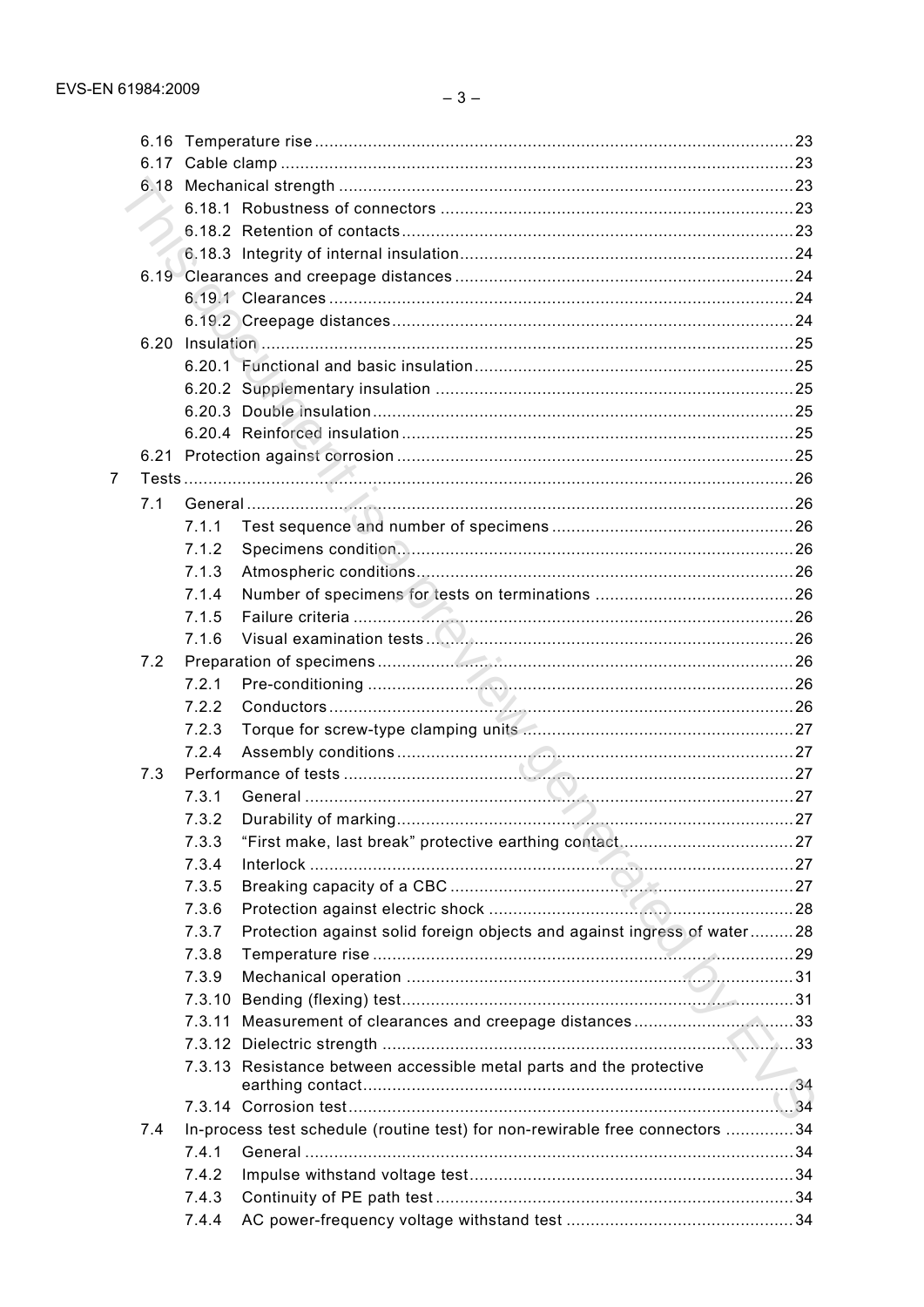| 7.5                                                                                       |  |
|-------------------------------------------------------------------------------------------|--|
| Annex A (informative) Information to be specified in the detail specification, if any, or |  |
| Annex B (informative) Additional information on connector classification 43               |  |
|                                                                                           |  |
|                                                                                           |  |
| Figure 1a - Test arrangement for temperature rise test of two-part connectors 30          |  |
| Figure 1b - Test arrangement for temperature rise test of two-part connectors on          |  |
| Figure 1c - Test arrangement for temperature rise test of edge-socket connectors31        |  |
|                                                                                           |  |
|                                                                                           |  |
|                                                                                           |  |
| Table 1 - Minimum cross-sectional area of the protective conductor or the connection      |  |
|                                                                                           |  |
|                                                                                           |  |
| Table 4 – Mechanical and electrical durability…………………………………………………………………22                 |  |
| Table 4a – Operating cycles – Preferred values…………………………………………………………22                    |  |
|                                                                                           |  |
|                                                                                           |  |
| Table 5a – Lower limiting temperature (LLT) – Preferred values ……………………………………22           |  |
|                                                                                           |  |
|                                                                                           |  |
|                                                                                           |  |
|                                                                                           |  |
|                                                                                           |  |
|                                                                                           |  |
|                                                                                           |  |
|                                                                                           |  |
|                                                                                           |  |
|                                                                                           |  |
|                                                                                           |  |
|                                                                                           |  |
|                                                                                           |  |
|                                                                                           |  |
|                                                                                           |  |
|                                                                                           |  |

**S.2 – Connection of Connection of Connection of Connection of Connection of Connection of Connection of Connection of Connection of Connection of Connection of Connection of Connection of Connection of Connection of Conne**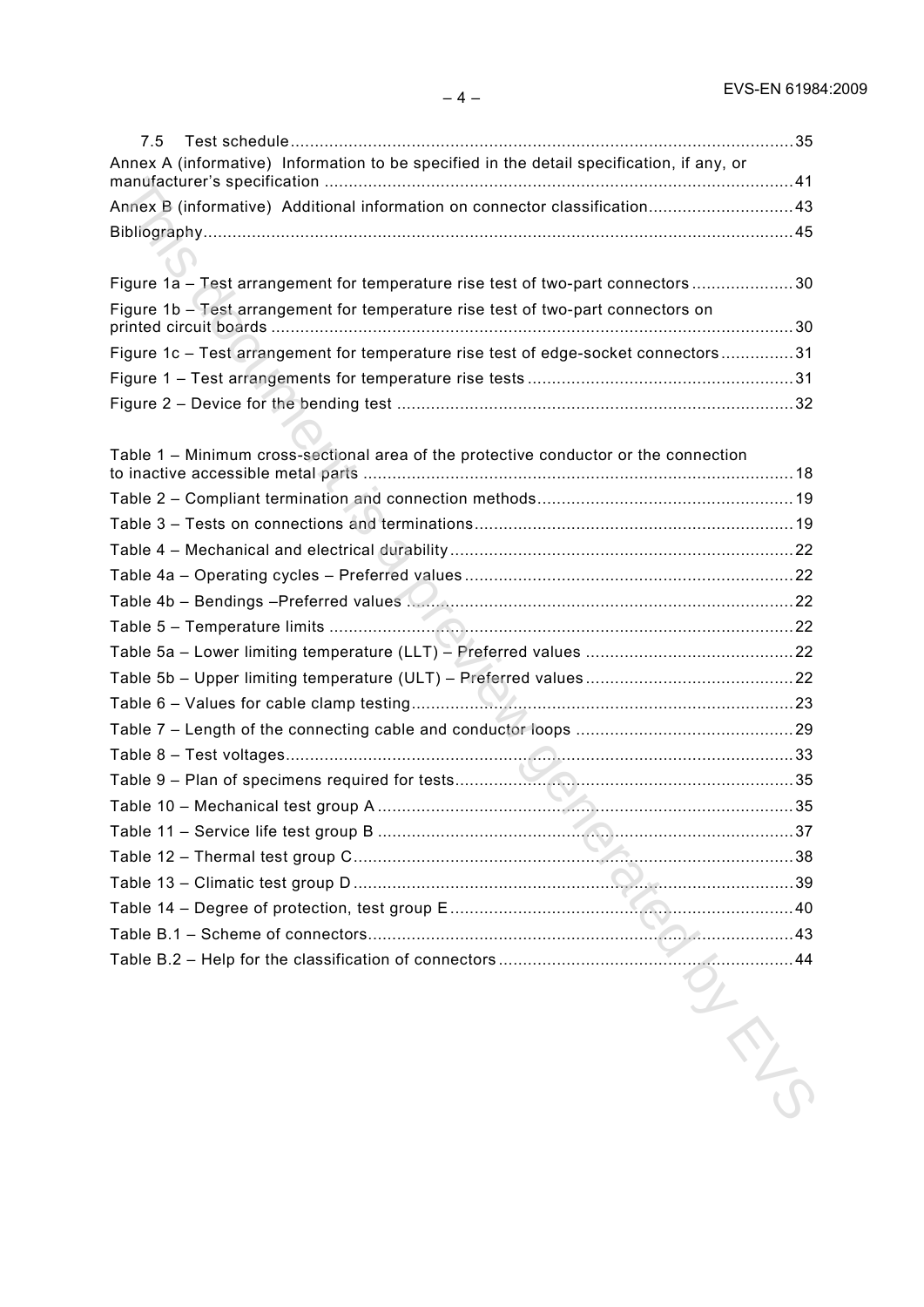# **CONNECTORS – SAFETY REQUIREMENTS AND TESTS**

**1 Scope** 

This International Standard applies to connectors with rated voltages above 50 V and up to 1000 V a.c. and d.c. and rated currents up to 125 A per contact, for which either no detail specification (DS) exists or the DS calls up this standard for safety aspects. **Scope**<br>
This International Standard applies to connectors with ratted voltages above 50 V and up to<br>
2000/callo motion scale of the Diversion up to standard review generated by the connection<br>
from connection such that t

For connectors with rated voltage up to 50 V, this standard may be used as a guide. In this case, reference is made to IEC 60664-1 for clearance and creepage distances.

This standard may also be used as a guide for connectors with rated current higher than 125 A per pole.

This standard does not apply to connectors in or on equipment where application specific safety requirements for connectors exist.

# **2 Normative references**

The following referenced documents are indispensable for the application of this document. For dated references, only the edition cited applies. For undated references, the latest edition of the referenced document (including any amendments) applies.

IEC 60050-581, *International Electrotechnical Vocabulary (IEV) – Chapter 581: Electromechanical components for electronic equipment* 

IEC 60050-826, *International Electrotechnical Vocabulary (IEV) – Chapter 826: Electrical installations* 

IEC 60060-1, *High-voltage test techniques – Part 1: General definitions and test requirements* 

IEC 60068-1, *Environmental testing – Part 1: General and guidance*

IEC 60068-2-70, *Environmental testing – Part 2: Tests – Test Xb: Abrasion of marking and letterings caused by rubbing of fingers and hands* 

IEC 60228: 2004*, Conductors of insulated cables*

IEC 60309-1:1999, *Plugs, socket-outlets and couplers for industrial purposes – Part 1: General requirements* Amendment 1 (2005)

IEC 60352-1, *Solderless connections – Part 1: Wrapped connections – General requirements, test methods and practical guidance* 

IEC 60352-2, *Solderless connections – Part 2: Crimped connections – General requirements, test methods and practical guidance*

IEC 60352-3:1993, *Solderless connections – Part 3: Solderless accessible insulation displacement connections – General requirements, test methods and practical guidance*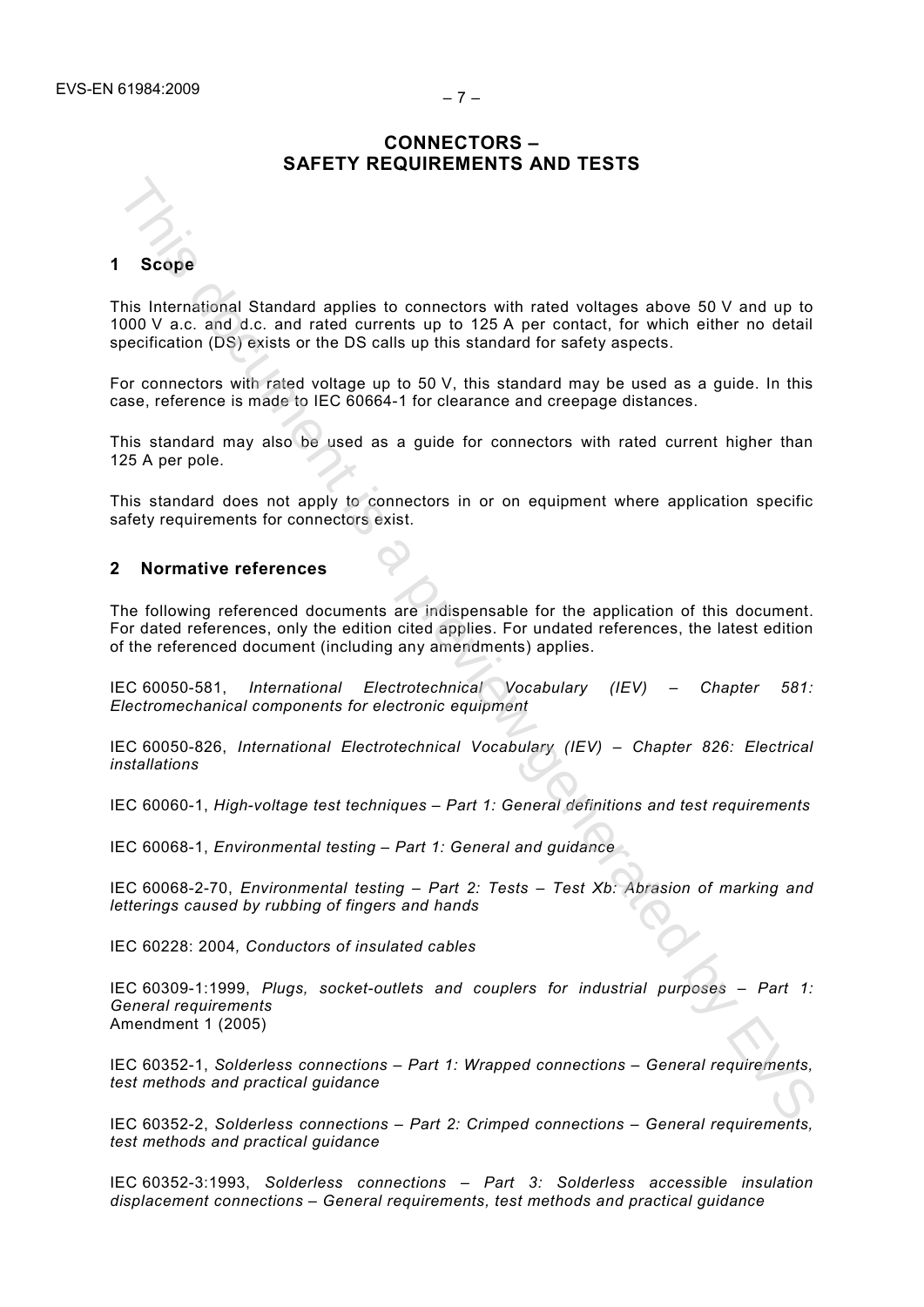IEC 60352-5, *Solderless connections – Part 5: Press-in connections – General requirements, test methods and practical guidance* 

IEC 60352-6, *Solderless connections – Part 6: Insulation piercing connections – General requirements, test methods and practical guidance* 

IEC 60352-7, *Solderless connections – Part 7: Spring-clamp connections – General requirements, test methods and practical guidance* 

IEC 60364-4-41, *Low-voltage electrical installations – Part 4-41: Protection for safety – Protection against electric shock*

IEC 60417, *Graphical symbols for use on equipment* 

IEC 60512 (all parts), *Connectors for electronic equipment – Tests and measurements 1*

IEC 60512-1-100, *Connectors for electronic equipment – Tests and measurements – Part 1-100: General – Applicable publications* 

IEC 60529:1989, *Degrees of protection provided by enclosures (IP Code)*  Amendment 1 (1999)

IEC 60664-1:2007, *Insulation coordination for equipment within low voltage systems – Part 1: Principles, requirements and tests* 

IEC 60664-5:2007*, Insulation coordination for equipment within low-voltage systems – Part 5: Comprehensive method for determining clearances and creepage distances equal to or less than 2 mm* 

IEC 60760, *Flat, quick-connect terminations*

—————————

IEC 60998-2-3:2002, *Connecting devices for low-voltage circuits for household and similar purposes – Part 2-3: Particular requirements for connecting devices as separate entities with insulation-piercing clamping units*

IEC 60999-1:1999, *Connecting devices – Electrical copper conductors – Safety requirements for screw-type and screwless-type clamping units – Part 1: General requirements and particular requirements for clamping units for conductors from 0,2 mm2 up to 35 mm2 (included)*  EC 60352-5, Solderleas connections – Part 5: Press-in connections – General requirements,<br>est methods and practical guidance<br>EC 60352-5, Solderleas connections – Part 6: Insulation piercing connections – General<br>equirement

IEC 60999-2:2003, *Connecting devices – Electrical copper conductors – Safety requirements for screw-type and screwless-type clamping units – Part 2: Particular requirements for conductors above 35 up to 300 mm<sup>2</sup>* (*included*)

IEC 61032, *Protection of persons and equipment by enclosures – Probes for verification*

IEC 61140, *Protection against electric shock – Common aspects for installation and equipment* 

<sup>1</sup> IEC 60512-1-100 gives the list of tests of the IEC 60512 series and the part of IEC 60512 corresponding to each test.